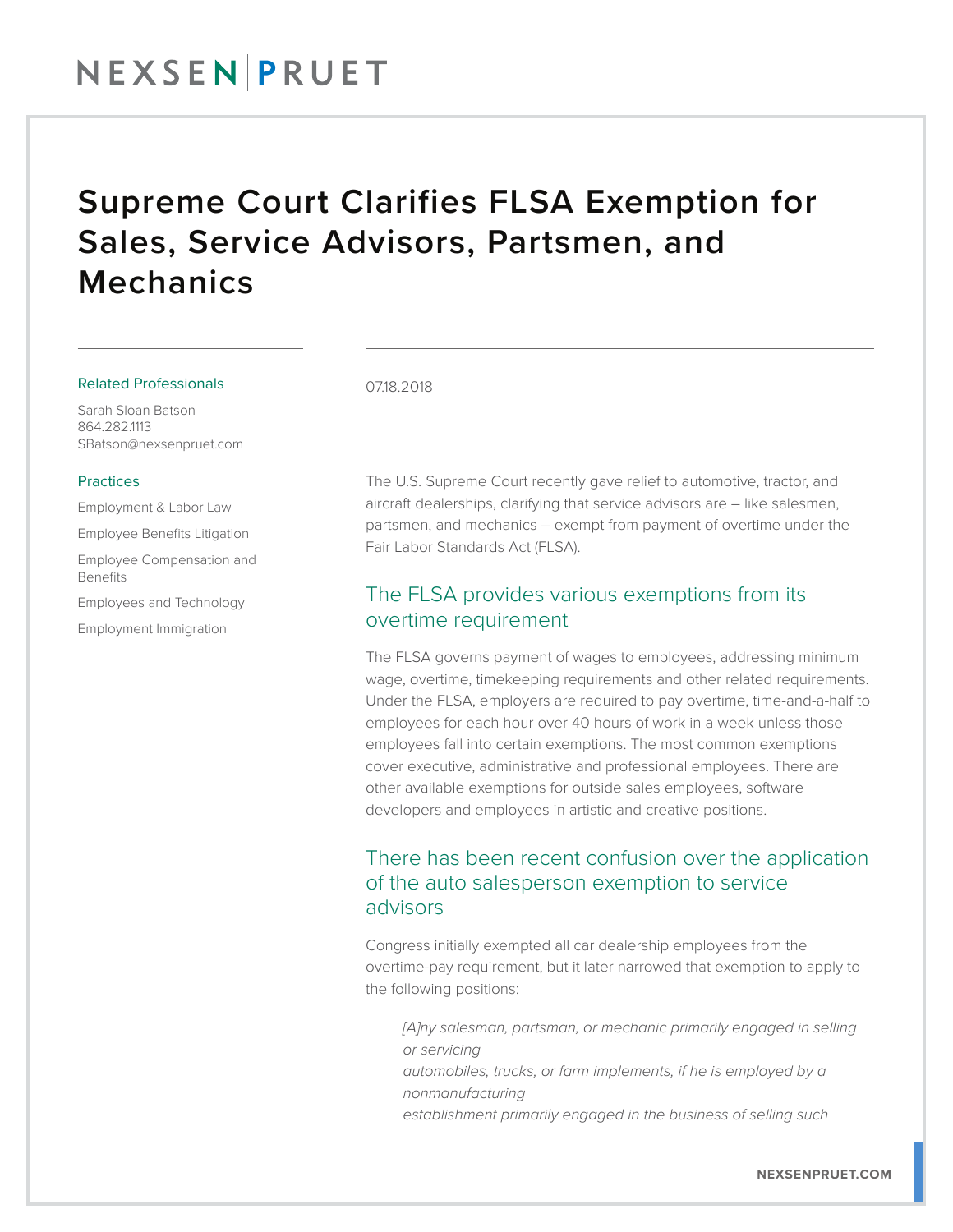# NEXSENPRUET

*vehicles or implements to ultimate purchasers.*

29 C.F.R. § 213(b)(10)(A).

Service advisors – employees at car dealerships who consult with customers about their servicing needs and sell them servicing solutions – were not specifically listed in the exemption. In 1978, the Department of Labor (DOL) issued an opinion letter stating that service advisors are exempt in most cases. After that, Congress did not change the exemption despite other FLSA exemption amendments. For over 30 years, auto dealerships relied on this ruling in classifying service advisors as exempt. However, in 2011 the DOL reversed course and issued a regulation that interpreted the exemption's application to "salesman, partsman and mechanic" positions to exclude service advisors. 29 C.F.R. §779.372(c).

### Service advisors file a FLSA class action, prompted by DOL's 2011 regulation

This regulatory change prompted service advisors employed by Encino Motorcars, LLC, a Mercedes-Benz dealership in California, to bring a class action seeking to recover overtime (of at least 15 hours per week) and treble damages and attorneys' fees under the FLSA. The District Court for the Central District of California dismissed the complaint; but on appeal, the Court of Appeals for the Ninth Circuit reversed, deferring the DOL's 2011 regulations under *Chevron, U.S.A., Inc. v. Natural Resources Defense Council, Inc.*, 467 U.S. 837 (1984).

The case went to the the Supreme Court, which remanded, holding that the DOL's regulation was not entitled to administrative deference because "the 2011 regulation was issued without the reasoned explanation that was required in light of the Department's change in position and the significant reliance interests involved." In holding that DOL's explanation was insufficient, the Court cited "decades of industry reliance on the Department's prior policy." On remand, the Ninth Circuit held that exemptions to the FLSA should be narrowly construed so that although a service advisor is a "salesman" in a "general sense," Congress did not intend for this exemption to apply to service providers.

### Supreme Court holds the service advisors fall under the FLSA exemption

On April 2, 2018, the Supreme Court, in a 5-4 decision, again reversed the Ninth Circuit, and it held that a service advisor, who sells services for vehicles, is "obviously a salesman" and is therefore exempt from the FLSA's overtime requirements. The majority explained that because the term "salesman" is not defined in the statute, the Court gave the term its ordinary meaning. Additionally, the Court concluded that service advisors are also "primarily engaged in... servicing automobiles" because they are integral to the servicing process; meet customers; listen to their concerns about their cars; suggest repair and maintenance services; sell new accessories or replacement parts; record service orders; follow up with customers as the services are performed; and explain the repair and maintenance work when customers return for their vehicles. The Court explained that the phrase "primarily engaged in...servicing automobiles" must also include some individuals who do not physically repair automobile themselves, but who are integrally involved in the servicing process." It concluded that the "description applies to partsmen and service advisors alike."